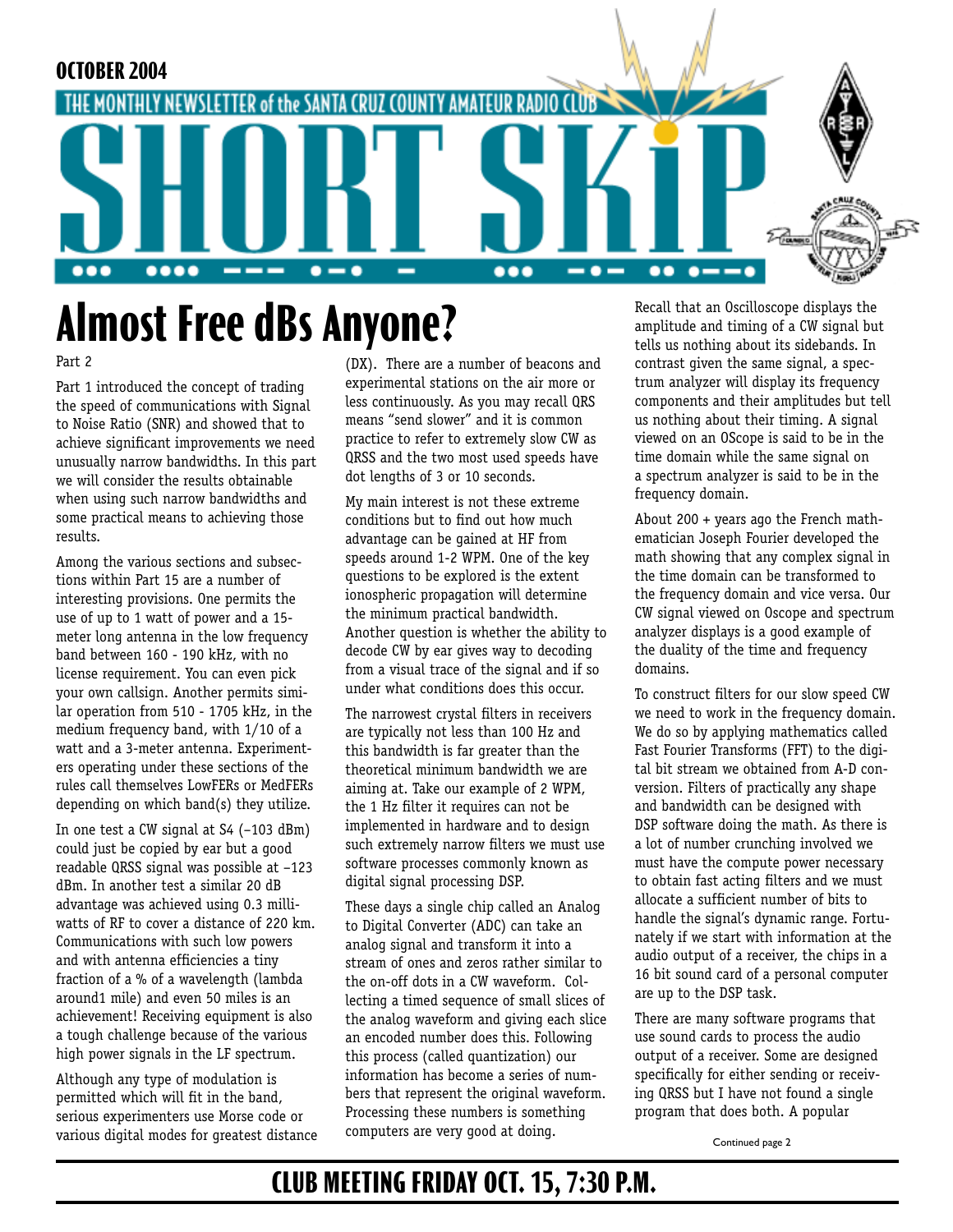

Published 12 times per year. Free to members. *Santa Cruz County Amateur Radio Club, Inc.* Post Office Box 238 Santa Cruz, CA 95061-0238

Editor and Publisher Ron Baldwin, K6EXT (831) 419-1025 K6EXT@fireclay.com Columnist: Art Lee, WF6P Writer: Ron Skelton, W6WO Distribution: Elaine Pennell, KE6FRA

#### **Free DB's continued**

combination is QRS and ARGO. QRS is Rik Strobe's (ON7YD) software for keying a radio to transmit extremely slow CW. ARGO is a receiving tool for displaying slow CW on a waterfall graph. ARGO performs FFT spectral analysis in ways optimized for QRSS. Many of the transoceanic LF amateur records were set using ARGO at the receiving end.

Before jumping to the conclusion that QRSS is for you consider some of the downsides. A filter with a 1Hz bandwidth requires very stable radios and propagation conditions that do not shift the phase/frequency of a signal out of the passband. At 1 WPM a message of 60 words will take an hour and not something to listen to or view, at least not in real-time. This issue has been tackled by using a program called CRUNCH that records the original and plays it back at a faster rate. Other schemes to improve real-time transmission rates have been devised that use two or more tones to represent the dots and dashes.

There is plenty going on in the QRSS arena that is worth considering and the best source of this information is ON7YD's web site. The LCWA Web site is an excellent source of information <www.lwca.org/ >http://www.lwca.org/> For example you'll find lists of active stations in this area and vendors who have kits for sale.

Give me a call if you want to go further down this path.

—73 Ron W6WO

Ι

# **Member Profile Mike Doern KM6IKE**



Mike is a native of New York State and was a bus driver for many years; he also had his own home repair business until his physical health intervened. His path to HamRadio was via CB where he first gained interest and experience in emergency communications. Getting a license was admittedly a challenge for Mike and he gives full credit to Erick KB6PPQ for his tutoring and encouragement, without which he would not have passed the exam.

Mike provides a great example of the volunteer spirit that underpins our hobby. The long list of Mike's volunteer activities includes 5 years as an Ambulance Corp EMT, communications support for

Seniorama, bike races and Blue Grass music festivals. Mike has assisted in the training process for new bus drivers in the loading and unloading of passengers in wheelchairs and electric scooters. The Club presentation he has enjoyed most was by Ben N6FM on the 911 center.

As a member of the SCCARC Board Mike was instrumental in negotiating our deal with Marie Callenders for the XMAS lunch. What Mike enjoys most is riding trains. Laying in bed of an AMTRACK sleeper chatting to hams en-route is his idea of heaven. Thanks for all you do to uphold the service reputation of our club Mike.

PS Note his unique Brain Plane antenna. —Ron W6WO

## **SOLDERING ON-ORBIT**

The ham astronauts on the International Space Station have been trying to solder in zero gravity, and the results are intriguing. The NASA website says that the solder, heated, became a molten blob with a droplet of rosin clinging tight to the outside. As the temperature increased, the droplet began to spin, round and round, faster and faster, like a miniature carnival ride. You can see and enjoy the video of this experiment at at: http://science.nasa.gov/ headlines/y2004/16aug\_solder.htm

—from ARNewsline

## **Spidercone**

I have just discovered that what is now called a "Spidercone" antenna was originally called a "Skelton" Cone. It was described in 73 magazine August 1969. W6EZ has some info on it at http: //home.pacbell.net/serazin/cone.html. From what I can see of the radiation patterns it would make a pretty fair NVIS antenna with some DX prospects and might be a good option for Field Day as the elements would also act as guys.

I am quite curious to find out its origin. Does anyone have access to the article ?

—73,Ron W6WO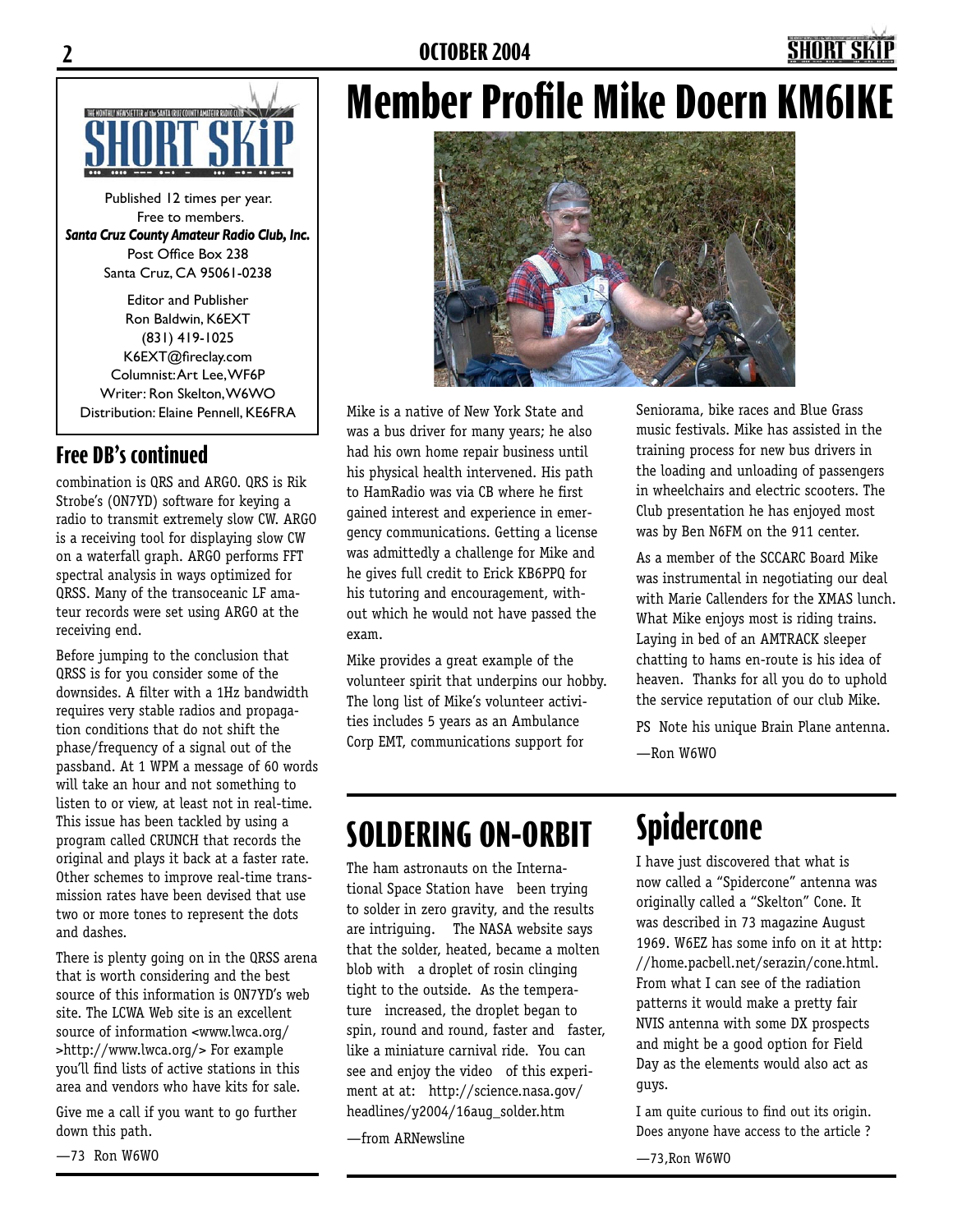## **2 OCTOBER 2004 3**

# **Yasme**

by Leon Fletcher

The subjects of last month's article in Short-Skip, "BIG-Time DXers"--W6LG, Lloyd Colvin, and W6QL, Iris Colvin--did much of their worldwide DXing under the Yasme banner.

Yasme is a nonprofit funding organization that helps finance significant hamming projects worldwide.

While the Colvins paid for their own travel expenses, Yasme provided help in handling their QSLing--no small job, since the Colvin's made well over one million contacts.

The word Yasme is based on the Japanese word yasume, meaning "freedom." Yasme came into DXing through Danny Weil.

Danny was born in London, England, in 1918. He was a vagabond who'd been a truck driver, RAF mechanic, watch-maker, mechanical engineer, an aircraft rigger, and--as he put it-- a "questioner of authority."

In 1951, he bought an old 40-foot sailboat, rebuilt it, named it Yasme, and three years later set sail from his then hometown of Christchurch, England, heading for Gambia, West Africa.

#### **Danny Turns to Hamming**

He sailed single-handed. He had no major problems en route to Africa, and planned to continue to sail around the world.

But when he arrived in Tortilla, British Virgin Islands, he recognized the importance of having radio gear aboard. So he laid over in Tortilla for several months, studied hamming, took the tests, and was issued the call VP2VB.

Eventually, Danny continued on his roundthe-world cruise. He hammed from nearly all the countries and islands he visited. He held at least 31 different call signs.

His travels were reportedly monitored by more than 100,000 hams. That interest helped spark the establishment of the Yasme Foundation to raise funds for Danny. And that, in turn, inspired the concept of the foundation sponsoring DXpeditions.

Danny died in San Antonio, Texas, in 2003, at age 85.

#### **Yasme Continues**

Today, the Yasme Foundation sponsors such projects as providing funds to renovate the club station of the Radio Amateur Society



 I just returned from 10 days in Citrus Heights and Fair Oaks, near Sacramento, when Ron, K6EXT, called to remind me my column was due. He told me he had just returned from China! I didn't ask if it was a Dxpedition. Our son Bruce had undergone surgery after blowing out his Achilles' tendon on the tennis court. It was a tough surgery and he is in a wheelchair. Makes me want to hang up my tennis racket. While there tending grandchildren, I made my usual neighborhood check for ham antennas. Found one! It was a KD6 with a vertical antenna. He only knew of one other ham in his area. I guess Fresno is a more ham-friendly city as antennas are more plentiful. When there visiting wife Donna's brother Frank, KB6TZA, I count at least one ham antenna every couple of miles.

Due to the family emergency, I missed the last CAKE meeting. I find those meetings both informative and entertaining. But,

of Thailand, help the World Radiosport Team Championships in Slovenia and Finland, and to assist hamming in Albania.

In addition, Yasme offers a plaque to any ham who submits QSL cards documenting contacts with 30 different call signs of Yasme operations or officials. For 60 confirmed contacts, Yasme offers a trophy shaped like Danny's sailboat Yasme. Calls that qualify are listed at <http: //www.yasme.org/YasmeAWD97.html#callsi gn>http://www.Yasme.org/YasmeAWD97.ht ml#callsign.

For more information, see the very detailed book Yasme, the Danny Weil and Colvin Radio Expeditions, commissioned by the Yasme Foundation, published by ARRL in 2003, written by K1TN, James D. Cain.

(In the late 1990s, I was close to signing a contract to write that book, but I had to withdraw because of major surgery.)

we can't be in two places at once. If you get a chance, join the group. The coffee is good and the price is right. The meeting place, Gigi's, also serves a nice breakfast. Thanks, Ron, W6WO, for keeping the meetings going.

Received a landline (actually a cell phone call) from Rich Hanset, KI6EH, and XYL Lee, KC6BML. They were underway aboard their 50 foot yacht Seaweed, en route to Santa Cruz from the Northwest. Rich and Lee wanted me to crew with them after a prospective crewmember was scratched from the crew list due to an injury. It was not easy for me to get to the boat in Washington state, so they came on south by themselves. Shucks, wudda been a fun trip. Their ETA in San Francisco was a week ago. Rich also checked in on the Baja maritime mobile net (7.260 at 0800 PDT) with net control, Terry Parks, N6NUN, in Watsonville. I missed the net that day so didn't get a chance to say hello.

Son Randal, N6UZI, and his mother-in-law were in radio contact using little family service radios (Radio Shack). They were in a three-truck convoy from Ben Lomond, moving her household goods to her new QTH at Clear Lake. The little low-powered radios (FSRs) worked fine and kept them chatting away and from getting separated in heavy traffic. They all carried cell phones, but those little radios served a different purpose.

#### **5th Annual Marina Air Faire**

5th annual Marina Air Faire, featuring a lot of good stuff....P-51s, ME-109s, Possible astronauts, WWII fighter Aces, Big NASA display, WWII military Vehicles, Ham Radio Space Station, and other satellite Radio Contacts, lots of Family fun...

Come on down, if you can.

Oct 16, abt 10AM to 4:00PM No admisson fee, no parking fees. Probably 7K to 12K attendees.

See: http://www.marina-airfaire.com/ for more information.

—73, DX, de Pat, AA6EG aa6eg@hotmail.com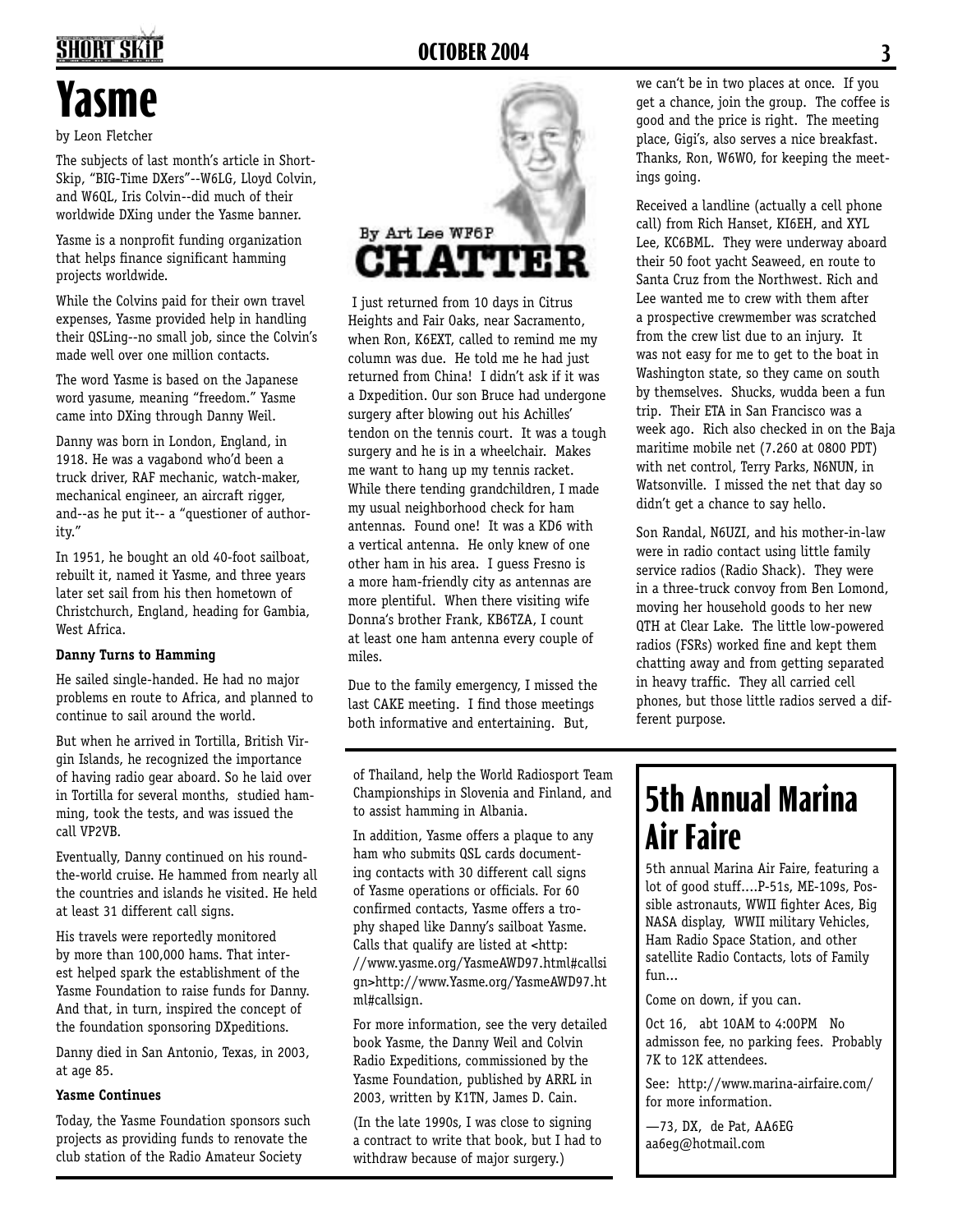## **4 OCTOBER 2004 5**

#### **Burrowing Owls and 80M**

What do Burrowing Owls and 80-meter transmitters have in common? They are both targets of hams who like to do radio direction finding. Newsline's Joe Moell K0OV tells us more:

There's lots happening in the world of radio direction finding this summer. More young Burrowing Owls are leaving their nests in western Florida, so hams in that state who aren't busy with hurricane communications are by their receivers, listening for the radio tag signals to see where these critters will go. If you can help, please join them at www.homingin.com.

Also, a 21-member delegation of ARDF Team USA competitors, trainers, jurors, and family members went to the Czech Republic and the World Championships of radio foxhunting, September 7th through the 12th. These World ARDF Championships take place every two years. USA's 2004 team members were OMs and YLs ranging in age from 19 to 62. Among them was Jay Thompson W6JAY, Newsline's Young Ham of the Year for 2003 and recent winner of the ARRL Hiram Percy Maxim Award. Each competed once on 80 meters and once on two meters, looking for three, four or five transmitters, depending on age and gender category.

USA began attending the World Championships in 1998, but European and former Soviet countries have been holding ARDF events for over 30 years. So it's no surprise that they dominated in the final standings. Nine of these nations garnered all of the individual and team medals. The total medal count was led by Czech, Russia, and Ukraine with 34, 28 and 26 respectively.

USA, Australia, and Great Britain were among the 19 nations that won no medals. But we're getting better every year. Two Team USA members had top-ten individual finishes in their categories. Nadia Scharlau of Cary, NC took 6th place out of 22 on two meters. She might have won a medal on 80 meters, but the battery fell out of her receiver and she had to find the last fox transmitter with just the bearings that she already had on her map, losing about ten minutes. Bob Cooley KF6VSE, age 62, of Pleasanton, CA placed 9th out of 34 on his two-meter run.

All of our team members earned their spots by taking medals in the USA National Championships. This year's were in California in June, and a site is already being sought for the national championships in 2005, 2006 and beyond. As USA's ARDF Coordinator, I would like to hear from you if your club is interested in putting on the championships.

You can read all about the ARDF championships, Team USA, and volunteer wildlife tracking -- and find out how to get involved -- at the usual place, www.homingin.com. That's homingin, as one word, homingin.com.

—from ARNewsline



## **ECOM COURSE OFFERED**

Cap Pennell, AE6AFE, has recently completed the ARRL Emergency Communications Course EC002 Level II in what must be near a record time of two and a half days.

Allen Fugelseth, WB6RWU, has recently completed the ARRL Emergency Communications Course EC003 Level III. He was a little slower at eight days.

They have by now gotten their \$45.00 registration fees refunded because they successfully completed the courses within the allotted time of eight weeks. These courses are sponsored by United Technologies Corp. United Technologies Corp. has contracted to sponsor these courses for one more year, which will end at the end of 2005. The ARRL administers these classes. If anyone has questions, CAP and Allen would be willing to answer them. Checkout the classes at: http://www.arrl.org/cce/

These courses are excellent training for ARES volunteers. We strongly encourage every ARES volunteer to take these courses.

—73, Allen WB6RWU

### **The Derek Baylis**

While working on installing a PA/ Hydrophone system on the Derek Baylis, the beautiful Monterey Bay Aquarium Sailing/ Research ship, I was again shown how small the ham/sailing world is∑.There, also tied up, at the Monterey Pier, was the Cordell Explorer, the research vessel of Cordell Expeditions,

http://www.cordell.org, founded by Bob Schmieder, KK6EK of Peter I, Heard Island, and other Super-DXpedition fame. No one appeared around, but after lunch, there was Bob, preparing to do some Research off Point Sur. Many smiles, chats and handshakes later, Bob, KK6EK, the skipper, had to depart to SF, and eventually return to Pt Sur Area for his research∑.Small world∑

The Derek Baylis is the most beautiful sailing (Ketch) I have ever seen. A 65 ft

### **ARES Photos**

We want to issue new or updated ARES ID cards to all those who are registered for ARES in Santa Cruz County. I plan to take pictures of ARES volunteers this month and issue the new cards by October 23 at our SET. I will attempt to bring my little digital camera to the SCCARC meeting October 15, and the SLVARES meeting October 20 to take your picture for the new ARES ID card. If I haven't recently taken your picture with my camera on a tripod, please attend one or more of these meetings so I can. Or contact me.

For more information on these meetings, visit http://ares.santa-cruz.ca.us and scroll down to "Meetings" and then on down to "Clubs".

Thanks.

—73, Cap KE6AFE

#### **ARES Sign-up Online**

If you are a ham living in Santa Cruz County and you are willing to assist during emergencies, please register for ARES online by filling out the ARES

Registration Form at http://ares.santacruz.ca.us if you haven't already done so.

Fifty three Santa Cruz County hams have already registered for ARES online since the end of August. Have you?

Thanks.

—73, Cap KE6AFE, DEC

research vessel, chartered by the Monterey Bay aquarium, built in Watsonville (Wylie Cats). It has no usual mast rigging, just two beautiful carbon fiber masts. Extremely fast, eventually I expect we will install some ham equipment aboard. It is available for charter as a Science Research Vessel.

The Baylis berths at the Monterey Coast Guard Marina, and also in Santa Cruz Harbor.

Check it out on the web:

http://www.wyliecat.com/yachts/models/ wyliecat\_65.html

http://www.baycrossings.com/Archives/ 2003/09\_October/derek\_m\_baylis\_sails sf.htm

http://www.santa-cruz.com/archive/2003/ May/01/local/stories/04local.htm

—73, Pat AA6EG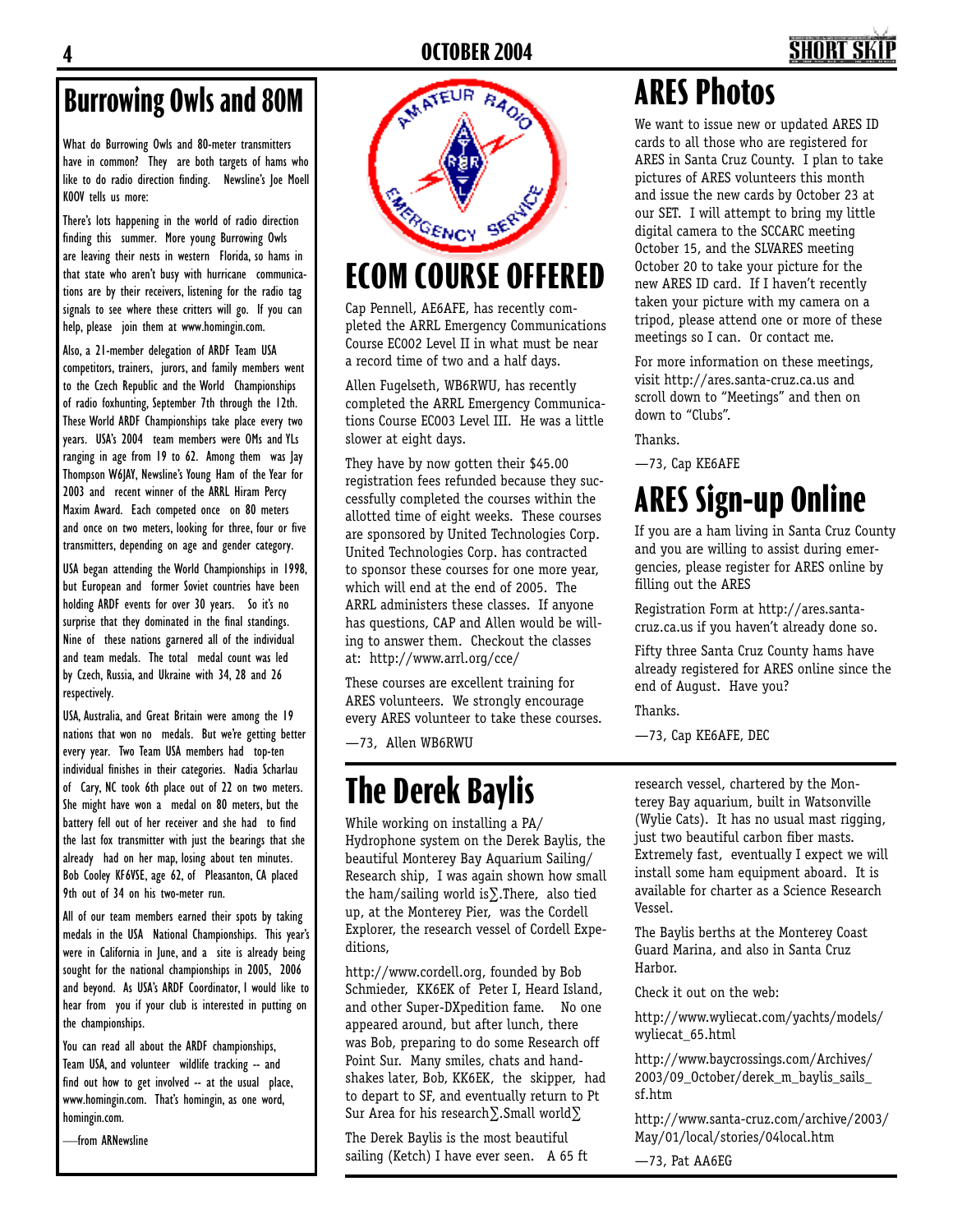## **4 OCTOBER 2004 5**

# **N6IJ PRO-67C Yagi Installation**



SCCARC members Cris KG6DOZ, (above) Bob K6XX, and Eric WA6HQ (right) help install a new antenna at the N6IJ club site in Marina.



On Saturday, Sept. 11, Mike Fincke (KE5AIT) became the first crewmember of the International Space Station to talk to all 7 continents using amateur radio when he talked with Palmer Research Station (KC4AAC). Mike spoke with Chuck Kimball (N0NHJ) and a packed radio room during the 8 degree maximum pass. Kimball commented "I think the contact caught the interest of most everyone here, and raised everyone's spirits a bit." Fincke and Kimball compared and contrasted life in the two stations, discussed time zone differences and the experiments involving fluids that Finkce was working with for "Saturday Science".

Fincke is believed to be only the third astronaut to accomplish this feat. The last such occurrence occurred in 1992 aboard STS-45 when David Leesma and Kathryn Sullivan also talked to Palmer Station to complete their continent contact list. Fincke will be finishing his tour in the middle of October when Expedition 10 Astronaut Leroy Chiao (KE5BRW) and Cosmonaut Salizhan Sharipov will come aboard.

Courtesy of AMSAT-NA

### **SPACE STATION A NEW ALTITUDE PACIFICON 2004 RECORD BY SIMSAT 1B**

Pat Kilroy, N8PK, reports a new altitude record of over 112,900 feet was set by the SimSat-1B mission when it flew last week. Pat says that while the VHF telemetry failed early in the flight there are numerous clues as to why and the group is piecing the puzzle to help improve for future operations.

The Simulated Satellite or SimSat project is an education and outreach activity being developed by N8PK at the NASA Goddard Space Flight Center. A SimSat spacecraft uses a small high-altitude weather balloon platform to fly experiments designed and built by students to near-space altitudes. In this case, a tiny CricketSat transmitter on UHF was also on board as a last minute hitchhiker. Powered by a standard 9 Volt alkaline battery and producing under 20 milliwatts, it operated all the way through splashdown and saved the day for tracking the flight. More information and the part ham radio plays is on line at www.patkilroy.com/simsat on the World Wide Web. (N8PK)—from ARNewsline

PACIFICON 2004 will be on October 15, 16, and 17th. - At the San Ramon Marriott - 2600 Bishop Drive, San Ramon, CA 94583

http://www.pacificon.org/

Schedule of Events

Friday - October 15th ---- 7:00 am to 5:00 pm Registration Desk Open 8:00 am to 5:00 pm Antenna Seminar 9:00 am to 12:00 pm Volunteer Counsel Forum 7:30 pm to 8:30 pm Public Service DVD Demo 7:30 pm to 9:00 pm MDARC Monthly Meeting Saturday - October 16th ---- 6:00 am to 5:00 pm Registration Desk Open 6:45 am to 8:00 am Breakfast Keynote 8:15 am to 5:00 pm FORUMS 9:00 am to 5:00 pm Exhibit Hall Open 9:00 am to 5:00 pm Special Events Station 9:00 am to 12:00 pm VE Testing 7:00 pm Banquet Dinner MIDNIGHT Wouff-Hong Ceremony Sunday - October 17th ---- 6:00 am to 12:00 pm Swap Meet - New Day! 7:00 am to noon Registration Desk Opens 8:00 am T-Hunt (beginner) 9:00 am T-Hunt (advanced) 9:00 am to 1:00 pm Exhibit Hall Open 9:00 am to 1:00 pm Special Events Station 9:00 am to 12:00 pm VE Testing 9:30 am to 1:00 pm FORUMS 1:00 pm ARRL Forum